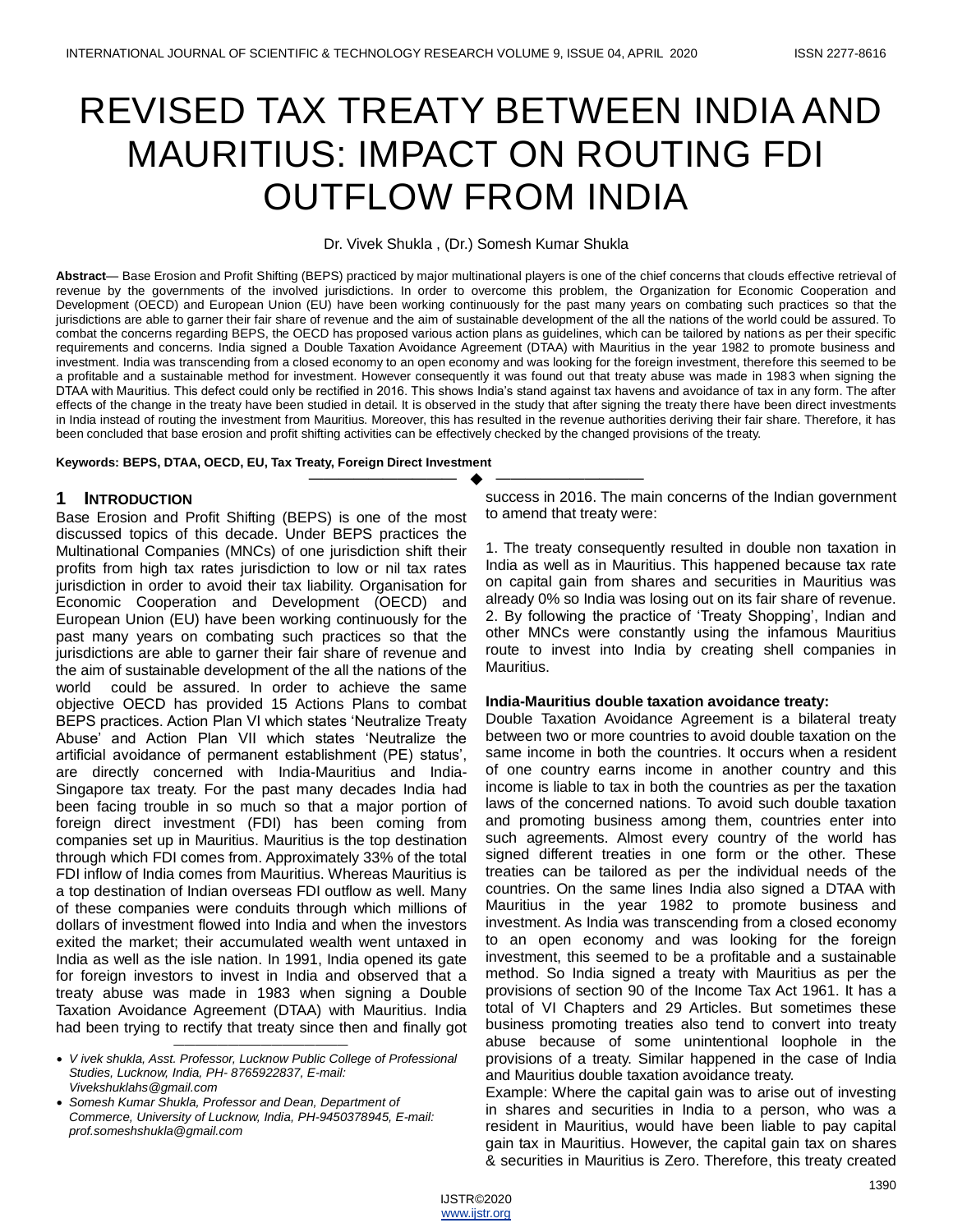a tax loop between India and Mauritius. After putting in lots of efforts, finally in 2016 India got success and a revised treaty which was signed with Mauritius finally came into force. India has taken its first step and showed the world its determination against black money and its cooperation with the OECD. Before 2016, if any Mauritius organization earned capital gain in India it levied 0% capital gain tax in India. A two years transition period was also provided to investors to settle their investments. From 1st April 2017 to 31st March 2019, capital gains earned by Mauritius persons on the transfer of shares, securities and units of mutual funds was taxed at 50% of the normal capital gain tax rate i.e. 15%. This half rate was not applied on those companies which had proved that their main purpose of business was bona fide and spent more than Rs. 27 lakh in financial year. Such companies were not treated as shell companies. The transfers made on or after 1st April 2019 will attract a capital gain tax at the normal prescribed capital gain tax rate in force.

# **2 MATERIAL AND METHODS**

### **2.1 Literature Review**

Peter Egger, Mario Larch (2006) discussed the impact of tax treaties on outward FDI and stocks. For that study they took a general equilibrium model which could be numerically solved. In the said study, they found significant adverse impact of tax treaties on outward FDI.

Karl p. Sauvant and Lisa E. Sachs (2009) discussed the impact study of Treaties like DTAA, bilateral investment treaties on FDI and investment flows. In this paper they included the many questions which were unanswered. They also considered the case study of DTAA between United States of America (USA) and Ghana.

Hejing Chen, Chunding Li and John Whalley (2015) also explained the impact of treaties like Bilateral Investment Treaties (BITs) and Double Taxation Treaties DTTs) on FDI with special reference to China. They used gravity model and CMM model to statistically check the significance level of impact. They used more than two variables in which FDI was dependent variable and the independent variables were BITs, DTTs, Income and Capital tax treaty (ICT) and Income Tax Treaty (ITT).

International Institute of Sustainable Development (IISD) report (2017) also explained the benefits of investment treaty on FDI inflow. The main focus of that study was whether "Investment Treaty affects FDI" and "To what extent it constitutes a benefit".

has a negative correlation. Many countries charge minimal tax or no tax and provide high secrecy norms to attract FDI and for the same they sign such treaties. But in case of India-Mauritius treaty India"s revenue was being doubly affected till the new treaty came into existence. Firstly, maximum FDI in the shares and securities came through the Mauritius route on which India could not levy any tax because it was bound by double taxation treaty regulations.

Secondly, Indian Investors who wanted to invest in the Indian market were also investing in India by incorporating shell companies in Mauritius. So in short India was losing out on its fair share of FDI and revenue through the application of this treaty. In this paper we shall try to observe the impact of the change of treaty on FDI outflow from India to Mauritius. For this purpose these objectives are assigned.

1. The main objective of the study is to determine whether Indian MNCs are using the Mauritius treaty abuse and investing in India from India through Mauritius route by using shell companies.

2. To check whether there is any relationship between tax treaty (capital gain tax rates) and FDI outflow from India to Mauritius.

### **2.2 Research Methodology**

The study focuses on the Indian-Mauritius double taxation treaty abuse and how Indian MNCs used that treaty to invest in India through shell companies of Mauritius. To check the impact of treaty change on FDI outflow from India, sample was collected from Q1 and Q2 of 2016 i.e., before treaty change and Q1 and Q2 2019 i.e., after treaty change. The data was analysed using Regression model and paired T- test. To check the first null hypothesis, "There is no significant relationship between capital gain tax rates and FDI outflow from India", regression model was used whereas the second null hypothesis, "There is no significant relationship between the Indian-Mauritius double taxation tax treaty and foreign direct outflow from India to Mauritius" was verified by using paired ttest.

#### **2.3 Hypothesis**

1. H01: There is no significant relationship between capital gain tax rates and FDI outflow from India.

2. H02: There is no significant relationship between the Indian-Mauritius double taxation tax treaty and foreign direct outflow from India to Mauritius.

Objectives of the Study:

It is generally observed that tax and foreign direct investment

**Table 1: Descriptive Statistics**

|                      | Mean   | Std. Deviation |   |
|----------------------|--------|----------------|---|
| <b>FDI Mauritius</b> | 872.38 | 780.921        | 8 |
| Tax rate             | 7.50   | 5.669          | 8 |

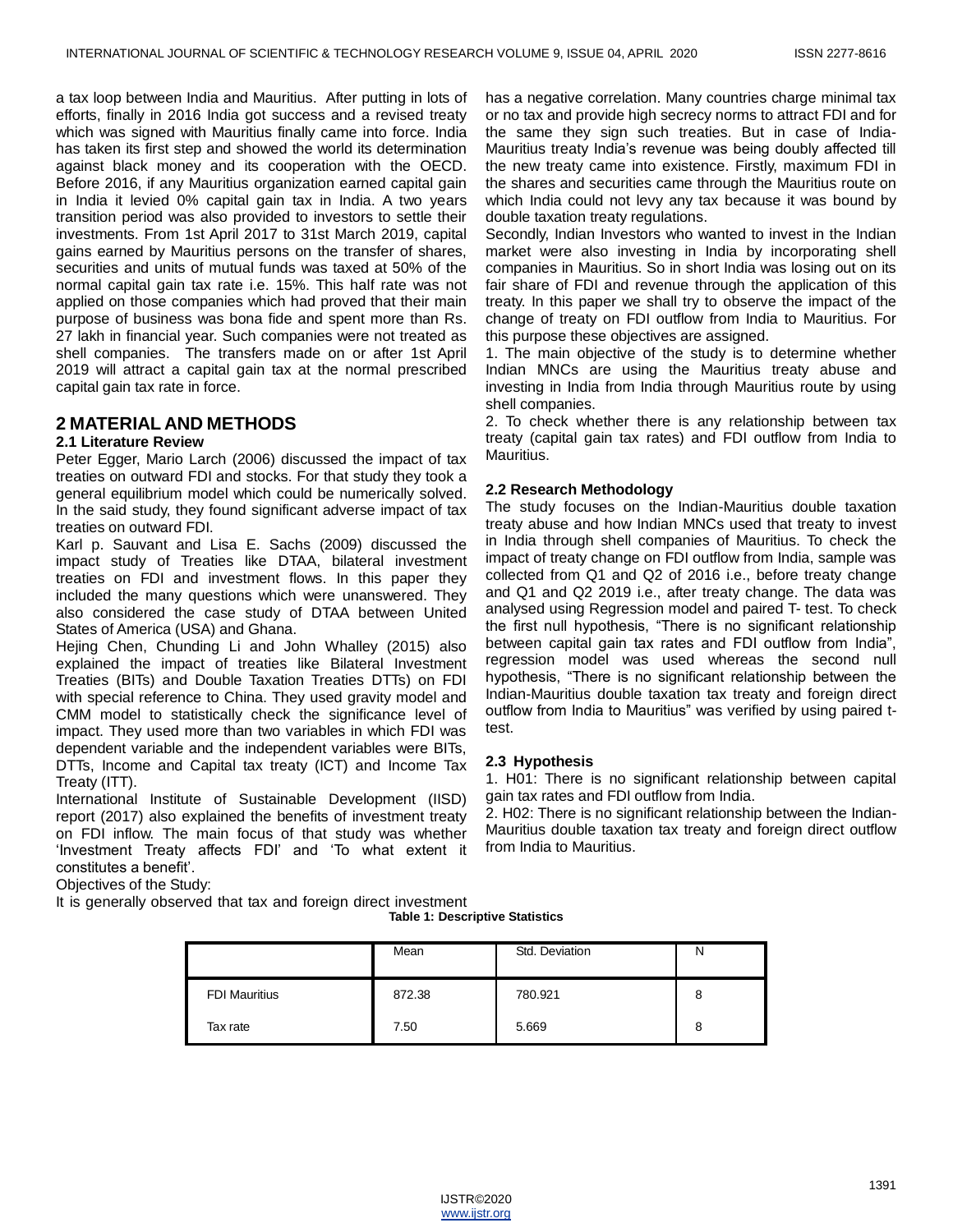#### **Table 2: Correlations**

|             |                      | <b>FDI Mauritius</b> | Tax rate |
|-------------|----------------------|----------------------|----------|
| Pearson     | <b>FDI Mauritius</b> | 1.000                | $-782$   |
| Correlation | Tax rate             | $-782$               | 1.000    |
| Sig.<br>11- | <b>FDI Mauritius</b> |                      | .011     |
| tailed)     | Tax rate             | .011                 |          |
|             | <b>FDI Mauritius</b> | 8                    | 8        |
|             | Tax rate             | 8                    | 8        |

#### **Table 3: Variables Entered/Removeda**

| Model | Entered<br>Variables | Variables<br>Removed | Method |
|-------|----------------------|----------------------|--------|
|       | rateb<br>ıax         |                      | Enter  |

a. Dependent Variable: FDI Mauritius

b. All requested variables entered.

#### **Table 4: Model Summaryb**

| Model |        | R Square | Adiusted<br>Square | R<br>Std.<br>Error of the Estimate.' | Durbin-Watson |
|-------|--------|----------|--------------------|--------------------------------------|---------------|
|       | 782a i | .611     | .547               | 525.780                              | 2.339         |

a. Predictors: (Constant), Tax rate

b. Dependent Variable: FDI Mauritius

#### **Table 5: ANOVAa**

| .          |                |    |             |       |       |  |  |  |
|------------|----------------|----|-------------|-------|-------|--|--|--|
| Model      | Sum of Squares | Df | Mean Square |       | Sig.  |  |  |  |
| Regression | 2610195.672    |    | 2610195.672 | 9.442 | .022b |  |  |  |
| Residual   | 1658669.585    |    | 276444.931  |       |       |  |  |  |
| Total      | 4268865.257    |    |             |       |       |  |  |  |

a. Dependent Variable: FDI Mauritius

b. Predictors: (Constant), Tax Rate

#### **Table 6: Coefficientsa**

| Model      | Unstandardized<br>Coefficients |               | Standardize<br>d Coefficients |          | Sig. | Collinearity<br><b>Statistics</b> |       |
|------------|--------------------------------|---------------|-------------------------------|----------|------|-----------------------------------|-------|
|            | в                              | Std.<br>Error | <b>Beta</b>                   |          |      | Tolerance                         | VIF   |
| (Constant) | 1680.183                       | 321.973       |                               | 5.218    | .002 |                                   |       |
| Tax rate   | $-107.707$                     | 35.052        | $-782$                        | $-3.073$ | .022 | 1.000                             | 1.000 |

a. Dependent Variable: FDI Mauritius

#### **Table 7: Collinearity Diagnosticsa**

| Model | Dimension | Eigenvalue | <b>Condition Index</b> | <b>Variance Proportions</b> |          |  |
|-------|-----------|------------|------------------------|-----------------------------|----------|--|
|       |           |            |                        | (Constan                    | Tax rate |  |
|       |           |            |                        |                             |          |  |
|       |           | 1.816      | 1.000                  | .09                         | .09      |  |
|       |           | .184       | 3.146                  | .91                         | .91      |  |

a. Dependent Variable: FDI Mauritius

## **Table 8: Residuals Statisticsa**

|                        | <b>Minimum</b> | Maximum | Mean   | Std.      |  |
|------------------------|----------------|---------|--------|-----------|--|
|                        |                |         |        | Deviation |  |
| <b>Predicted Value</b> | 64.57          | 1680.18 | 872.38 | 610.643   |  |
| Residual               | $-706.927$     | 766.563 | .000   | 486.778   |  |
| Std. Predicted Value   | -1.323         | 1.323   | .000   | 1.000     |  |
| Std. Residual          | $-1.345$       | 1.458   | .000   | .926      |  |

a. Dependent Variable: FDI Mauritius

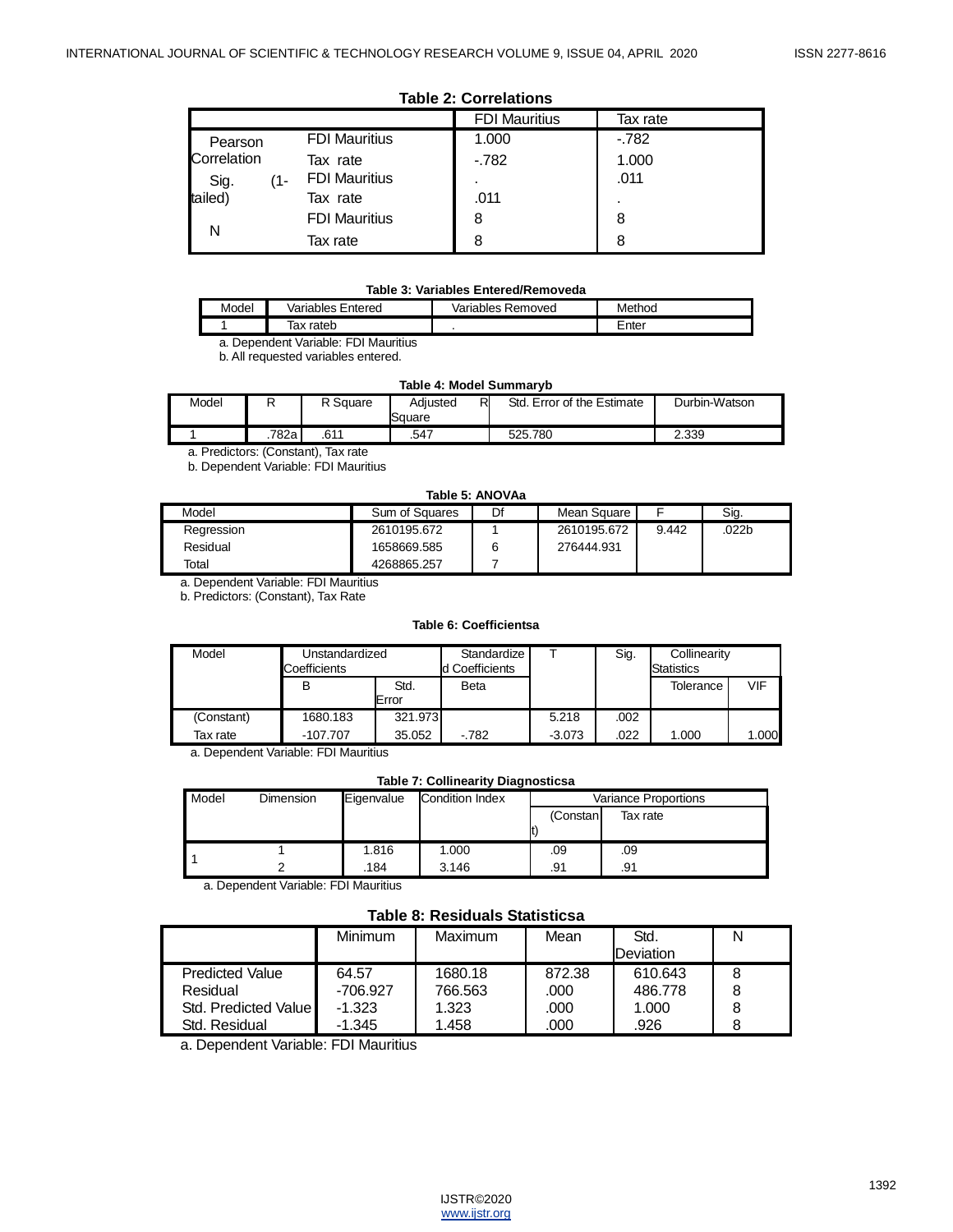

Normal P-P Plot of Regression Standardized Residual Dependent Variable: FDImauritius



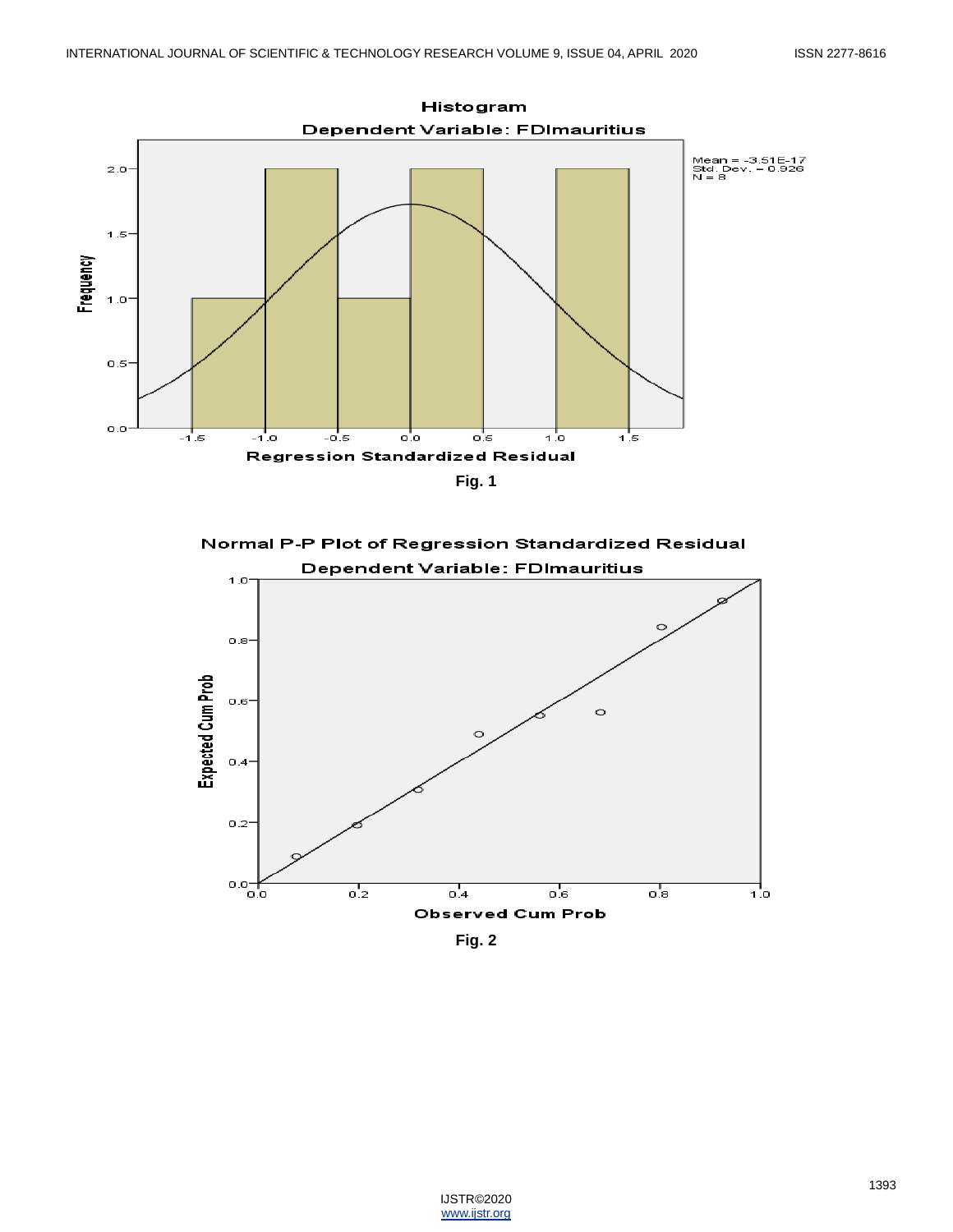





**Fig. 3**

**T-TEST**

 $1.5$ 

 $1.0$ 

 $0.5^{\circ}$ 

**Table 9: Paired Samples Statistics**

|      |        | Mean    |  | Std.<br>Deviation | Std.<br>Error Mean |  |  |
|------|--------|---------|--|-------------------|--------------------|--|--|
| Pair | before | 552.45  |  | 470.113           | 191.923            |  |  |
|      | after  | 37.9753 |  | 22.84328          | 9.32573            |  |  |

### **Table 10: Paired Samples Correlations**

|      |                      |  | н эг       | Sia  |  |  |
|------|----------------------|--|------------|------|--|--|
| ⊃air | after<br>pefore<br>ă |  | 750<br>່ວະ | .080 |  |  |

|                                                    |      | <b>Paired Differences</b> |                       |                   |                         |       |   | Sig. (2- |
|----------------------------------------------------|------|---------------------------|-----------------------|-------------------|-------------------------|-------|---|----------|
|                                                    | Mean | Std.<br>Deviation         | Error<br>Std.<br>Mean | of the Difference | 95% Confidence Interval |       |   | tailed)  |
|                                                    |      |                           |                       | Lower             | Upper                   |       |   |          |
| Before Treaty- after 514.47292<br>Pair 1<br>treaty |      | 453.01665                 | 184.94327             | 39.06110          | 989.88473               | 2.782 | 5 | .039     |

# **3 RESULTS AND DISCUSSIONS**

The analysis has been given in tables 1 to 8. The descriptive statistics of FDI and tax rates are mentioned in Table 1 which shows the mean value of FDI to Mauritius is 872.38 Million with standard deviation of 780.921 Million. Whereas mean value of tax rates are 7.5 with standard deviation of 5.669. Total data from 8 Quarters was collected as sample from 2016 to 2019.

- 1. If we examine the significance of relationship of the model we have to look into the Table 5.
- 2. F= Explained Variance / Unexplained Variance. In Table 5, F was calculated as 9.442, which shows that the regression model is significant.
- 3. If we check the strength of the regression model, Table 4 "Model Summary" needs to be looked into. Table 4 provides a simple correlation of 0.782 which indicates a high degree of correlation. Table 2 indicates a negative correlation -0.782 Pearson Correlations which means tax rates and FDI to Mauritius have a high degree of negative correlation.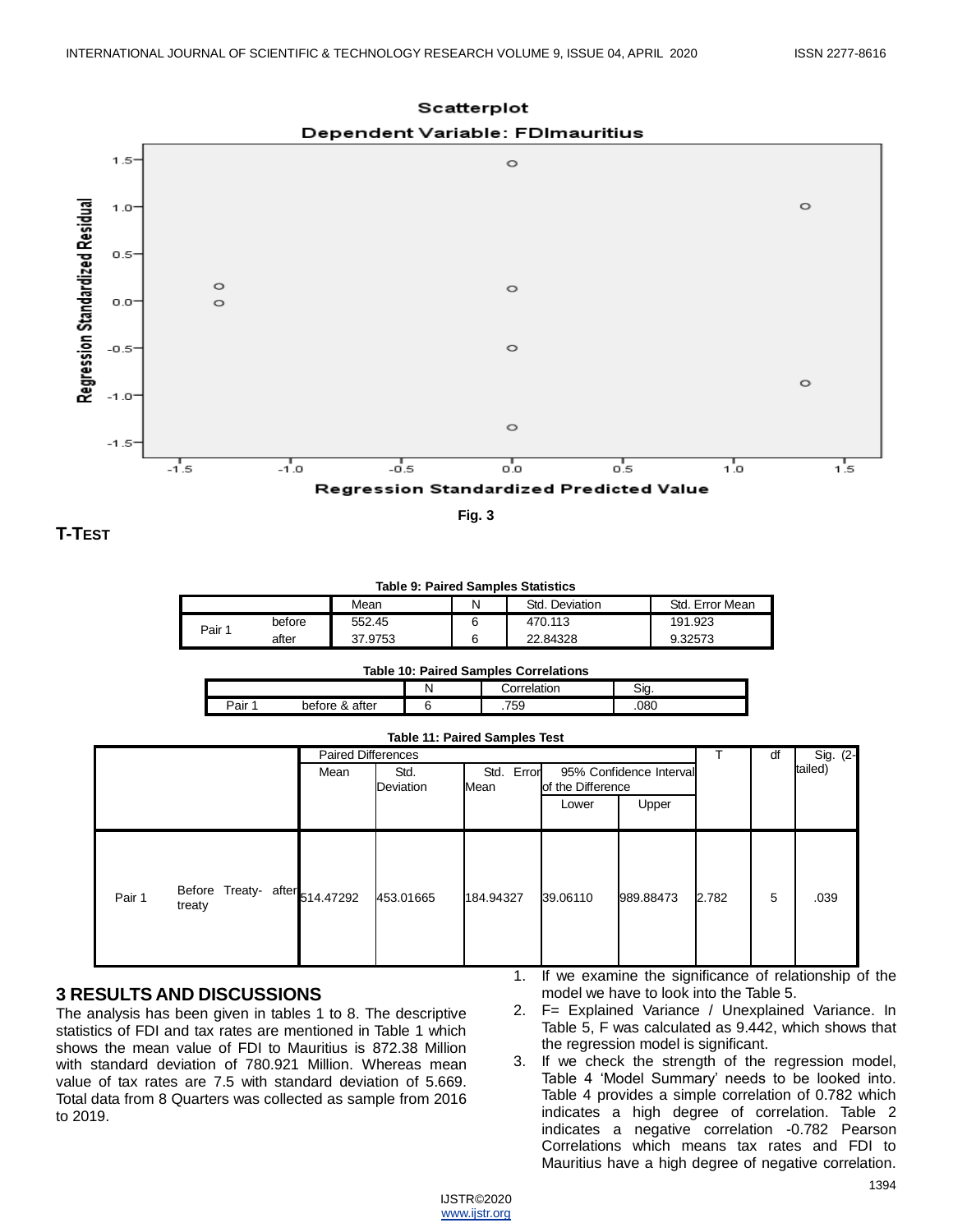Whereas R2 value shows explained variation in comparison of total variation. Table 4 shows  $R2 =$ 0.611 i.e., 61.1% which means 61.1% variations can be explained. This is also very high.

- 4. Table 5 is the ANOVA analysis, which is also very important. It shows a high F value and the significance is 0.022 which is less than 0.05. It means only 2.2% chances are that capital gain tax and FDI outflow to Mauritius has no significant relationship. In other words 99.8% chances are in favour of the fact that relationship exists. So statistically the first null hypothesis is rejected.
- 5. If we check VIF level that comes to 1.000 in Table 6, which is less than 5 so it is acceptable and there is no multicollinearity which exists. Durbin Watson results are also within the range of 1.25 to 2.75 (i.e., 2.339) which also show that there is no auto co-relation that exists.
- 6. Chart 1, i.e., Histogram shows that data are bell shaped or equally distributed or we can say that there is no skewness.
- 7. Chart 2 P-plot shows that there is no heteroscedasticity in data and the data is homogeneous. It also shows that no significant outlier exists in sample.

Second hypothesis is analyzed by using paired T-test. Significant difference is also seen between the Indian-Mauritius double taxation tax treaty and foreign direct outflow from India to Mauritius. The analysis of statistical results of paired T-test (Tables 9 to 11) is discussed below.

- 1. The mean value of FDI outflow to Mauritius before treaty change was 552.45 million which was reduced to 37.9753 million after the treaty change.
- 2. The standard deviation of FDI before treaty change was 470.113 million which was reduced to 22.84328 million after the treaty change between India and Mauritius.
- 3. Table 10 shows that the paired sample correlation is .759 which is very high with significant level of 0.080.
- 4. At 95% confidence level, the lower limit of FDI was 39.06110 and upper limit was 989.88473. The significance level or the P value is 0.039 which is less than 0.05. So it can be said that null hypothesis is rejected and there is a significant difference between the Indian-Mauritius double taxation tax treaty and foreign direct outflow from India to Mauritius.

## **4 CONCLUSION**

The analysis shows that the change in India-Mauritius Double Tax Treaty will affect the Indian economy in two ways. Firstly, it ceases the outward FDI flow from India to Mauritius and now Indian investors directly invest in the Indian capital market instead of following the crooked route of forming shell companies in Mauritius and then routing the investment. This way India has been able to find its fair share of revenue from that investment. Secondly, the foreign investors who want to invest in the Indian markets and were diverting their funds through Mauritius can now directly invest in India. This will also help the Indian Government to collect apt tax revenue and boost its economy. To change this DTT Indian government has

proven their intention that their economy is strong enough to attract FDI and India does not need to lose its fair share of revenue for FDI. On the other hand India showed her determination against BEPS to the world and her cooperation to OECD to follow its action plans. So it can be summed up that the initiative taken by Indian government to change tax treaty with Mauritius has had positive impact on FDI flows as well as on tax revenue. Now with the help of revised tax treaty India can check base erosion and profit shifting activities which used to take place as a result of the treaty abuse.

## **5. FUTURE SCOPE**

India- Mauritius treaty was just an example of treaty abuse. Treaty abuses are still reported from every nook and corner of the world because of which white collar crimes are still continuing. The treaty between India and Singapore was another example of treaty abuse which was rectified in due course of time by the tax authorities. This research work provides areas in which similar researches may be lead. More than 3000 tax treaties have been signed among the countries to attract FDI and business promotions. Aggressive tax planners all over the world are using these treaties to avoid tax. So the researchers have ample scope to find out the loopholes which instigate such abuse of treaties and their consequent impact on economies of the world and FDI flow.

# **ACKNOWLEDGEMENT:**

No work is complete without the guidance and support of some crucial people. I would first like to thank my co-author and Professor, (Dr.) Somesh Kumar Shukla, whose support and guidance was always readily available whenever I had the slightest of doubt. He consistently allowed this paper to be my own work, but steered me in the right the direction whenever he thought I needed it. I would also like to thank the library and technical staff and authorities of the University of Lucknow without their passionate participation and input, the study would not have been possible. I am also gratefully indebted to the various prominent resources that provided the required data, which was rather sensitive for the effective completion of the study.

### **FUNDING:**

This research paper did not receive any kind of grant from any funding agencies in the public, commercial or not-forprofit sectors.

### **REFERENCES**

- [1] CS Mathur, Dr. Maximilian Gorl and Karl Sonntag (2013), Principles of Model Tax Conventions and International Taxation: Analysis of India"s Tax Treaties, First Edition, Volume 2, LexisNexis, Gurgaon.
- [2] Department for Promotion of Industry and Internal Trade (2018) fact sheet on foreign direct investment (FDI) from April, 2000 to September, 2019, Available at at :https://https://dipp.gov.in/publications/fdi-statistics
- [3] D.P. Mittal (2012), Law and Practice relating to General Anti Avoidance Rules (GAAR), Taxmann Publications (P.) Ltd., New Delhi.